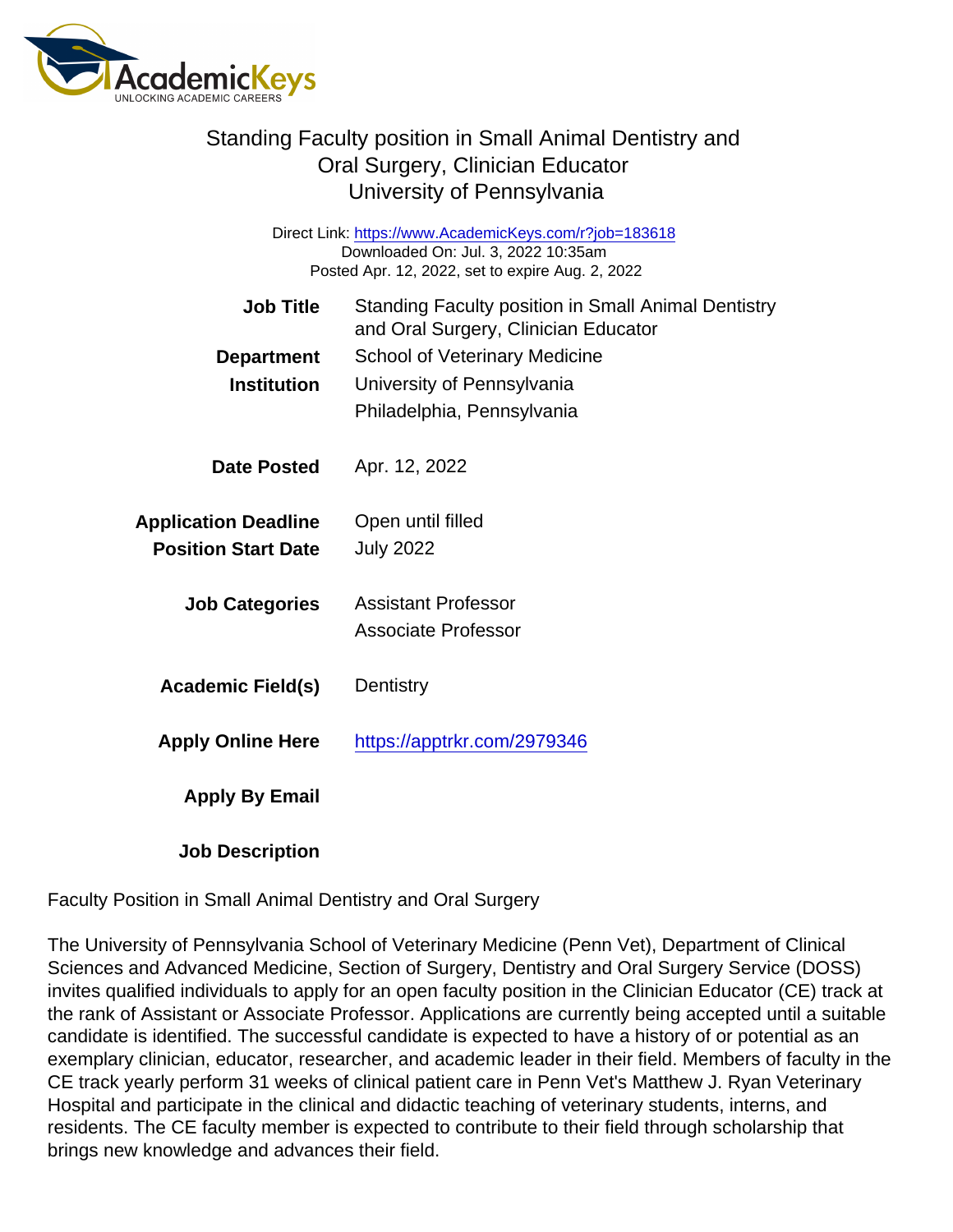## Standing Faculty position in Small Animal Dentistry and Oral Surgery, Clinician Educator University of Pennsylvania

Direct Link: <https://www.AcademicKeys.com/r?job=183618> Downloaded On: Jul. 3, 2022 10:35am Posted Apr. 12, 2022, set to expire Aug. 2, 2022

For this position, the successful candidate will join Penn Vet's existing DOSS. The DOSS currently employs two (AVDC) board-certified specialists (one CE faculty, one staff veterinarian) in support of the program. There are 3 residents enrolled in the residency training program. Clinical service responsibilities will include the provision of patient care and supervision of day-to-day operations of the service. Teaching responsibilities will include didactic and laboratory instruction of pre-clinical veterinary students, small group and didactic instruction of clinical veterinary students rotating through the service, and mentoring of dentistry and oral surgery residents. In addition to student rounds and separate clinician rounds, the DOSS holds resident rounds, journal clubs, board review lectures, and laboratories. More than 30 Diplomates of multiple American and European certifying colleges, who are leaders in their fields, support the DOSS. The Matthew J. Ryan Veterinary Hospital is a dynamic and intellectually stimulating environment with excellent nursing staff and house officers. The school is located amid a vibrant urban neighborhood that offers an abundance of cultural resources including music, art, theatres, and fine dining

([url=https://apptrkr.com/get\_redirect.php?id=2979346&targetURL=http://www.upenn.edu/life-atpenn/philadelphia]www.upenn.edu/life-at-penn/philadelphia).

The University of Pennsylvania offers an outstanding environment for dentistry and oral surgery research, as collaborative opportunities abound within the School of Veterinary Medicine and the wider Penn research community. The successful candidate will enjoy a wealth of opportunities that will enable the fulfillment of their responsibilities in a highly collaborative, outstanding clinical environment within a busy academic teaching hospital (www.vet.upenn.edu/about/what-we-do/pennvet-leads). Penn Vet's DOSS is a recognized leader in periodontal surgery, endodontic and prosthodontic therapy, jaw fracture repair, orofacial oncologic surgery, palate defect repair, and various forms of oral and maxillofacial reconstruction. The proposed CE position also opens new opportunities for research and educational collaborations across campus. Penn Vet's DOSS, Penn Dental, and the Children's Hospital of Philadelphia have a history of collaboration, and there is interest in deepening these relationships further.

Candidates must have a veterinary degree and be a Diplomate of the American Veterinary Dental College or the European Veterinary Dental College. Experience in an academic teaching hospital setting and knowledge of oral and maxillofacial surgery is preferred. Salary and rank are commensurate with professional and academic credentials and experience.

The University provides a comprehensive and competitive benefits package, which includes multiple options for retirement savings and tuition benefits for the candidate's spouse or dependent children. This is an outstanding opportunity for an individual who enjoys working in a vibrant urban environment with an abundance of cultural resources, including music, art, theatres, and fine dining. Philadelphia offers easy access to New York City and Washington D.C. Additionally, Wissahickon Valley Park,